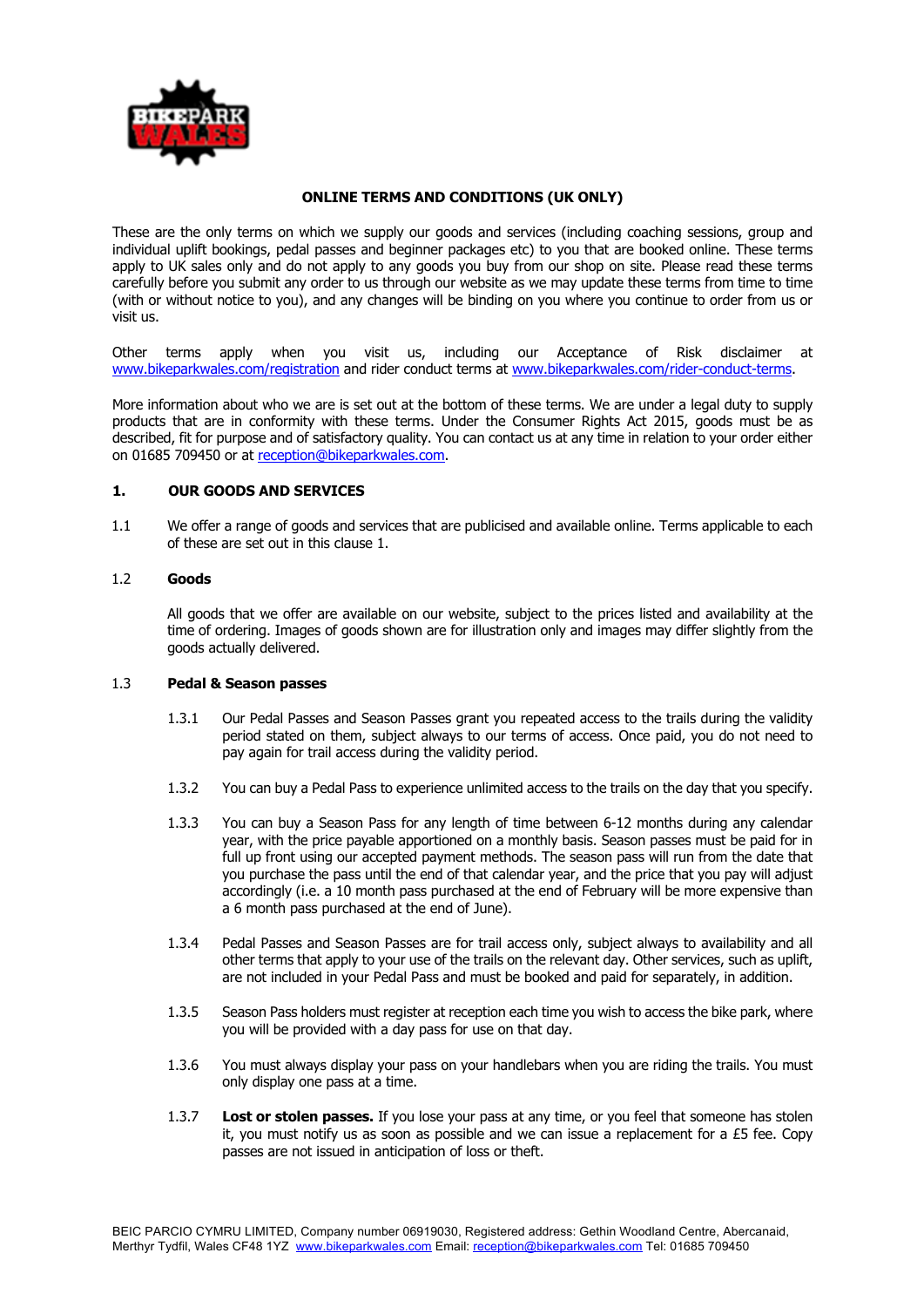- 1.3.8 **Damaged passes.** If your pass is damaged or defective, we will replace it for a £5 fee (once we have confirmed it is still valid).
- 1.3.9 **Your use only.** Pedal Passes and Season Passes are granted to you only; they are not transferable and must not be given to others (for free or otherwise). If you give your pass to someone else, it may be confiscated without any refund, and you may not be permitted to access the trails in the future. If you wish to purchase a Pedal Pass or a Season Pass as a gift, please make sure the name booked is that of the rider, not the purchaser.
- 1.3.10 **Right to refuse access.** We reserve the right to refuse any application for a Pedal Pass or Season Pass to any person, at any time, for any reason.
- 1.3.11 **Cancellation.** As Pedal Passes and Season Passes are booked for a specific date and time / validity period, they can only be refunded within 14 days of purchase if they have not been used or collected.

# 1.4 **Uplift**

- 1.4.1 **Uplift passes.** Our uplift service is designed to provide you with swift travel to the Summit of Mynydd Gethin so that you can spend as much time as possible descending our trails. By purchasing an uplift day-pass, you will have access to use our uplift service and trails as many times as you wish during the session for which you have purchased that pass. Please note that prices vary depending on whether you purchase an uplift pass for use on a weekday or weekend. More information about our uplift service can be found here.
- 1.4.2 **Single journeys.** Single journey fees are payable at the Visitor Welcome Centre.
- 1.4.3 **Rider name changes.** If you wish to change the name of any rider, please inform us which rider is being replaced and the full name of the replacement rider. New riders must complete the Acceptance of Risk here before they arrive.
- 1.4.4 **Terms of carriage**. Our uplift service is designed to carry you safely and efficiently to the top of the mountain. We reserve the right to refuse you entry or require you to leave our buses or premises at any time, should we have reason to believe that your behaviour jeopardises (or may jeopardise) the safety, security and comfort of others.
- 1.4.5 When travelling with us you must:
	- (a) display one uplift pass around your handlebar per day/session. Please ensure any old bands or bands from other sites are removed.
	- (b) remain seated and wear a seat belt while the vehicle is in motion.
	- (c) not smoke (whether conventional or electronic cigarettes).
	- (d) not behave in a manner that is abusive or threatening or causes offence to other customers or staff.
	- (e) not eat and drink any items which make the environment unpleasant for other customers.
	- (f) not consume any alcohol.
	- (g) not play loud music or operate a personal device at a volume which may be heard by other passengers.
	- (h) take all rubbish home or put it in the bins provided.
	- (i) follow the instructions of our staff and act in a manner which shows due regard for the safety and comfort of other customers and company employees.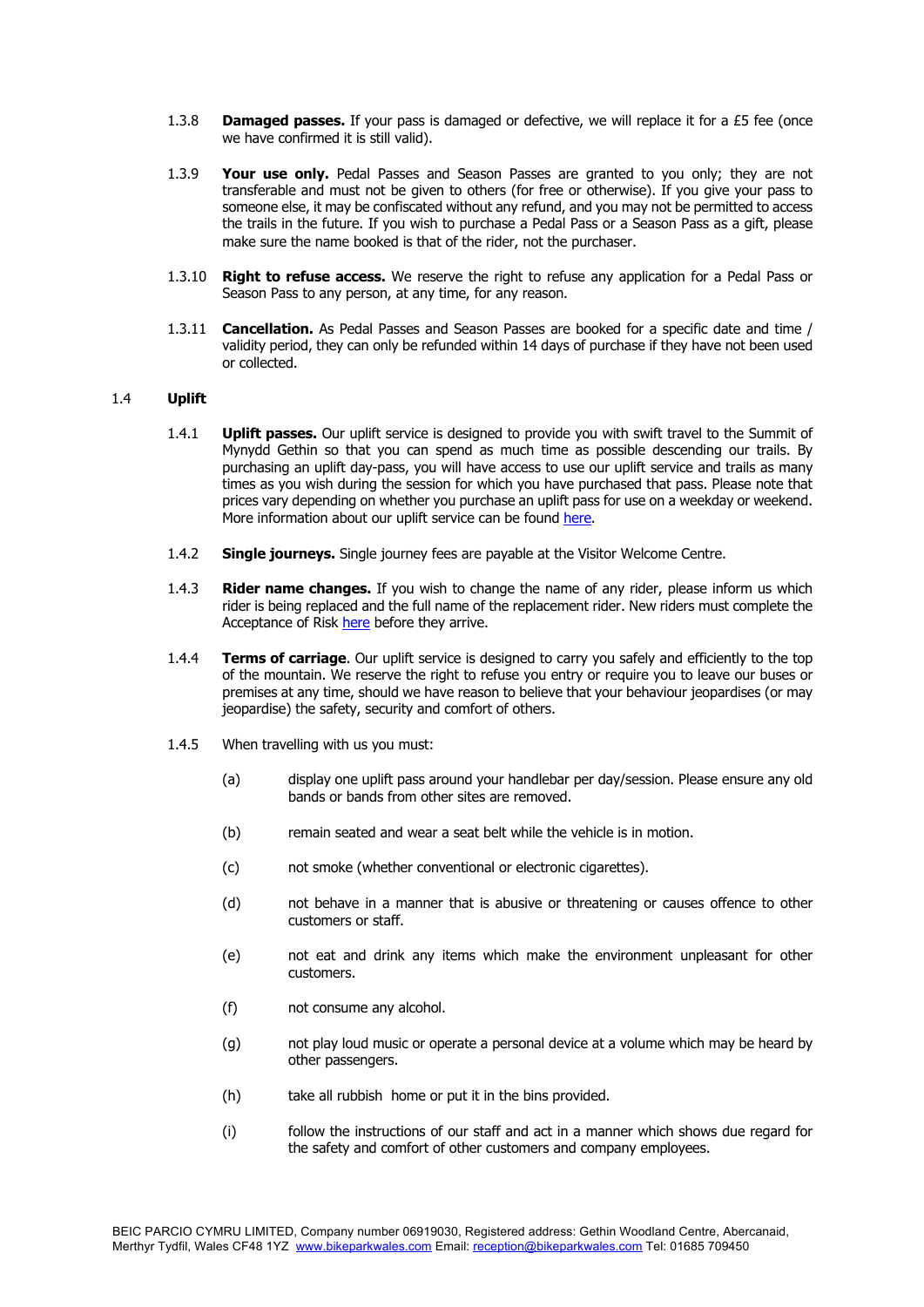- (j) notify a member of staff immediately if you sustain an injury whilst boarding, travelling on or getting off a bus.
- (k) not talk to the driver whilst the bus is moving, obstruct the driver's vision or otherwise distract the driver (except in an emergency).
- (l) not interfere with equipment fitted on the vehicle; and
- (m) not deliberately or recklessly damage or deface any part of the vehicle.

# 1.5 **Bike and protective equipment hire**

- 1.5.1 **Helmets.** We have a strict helmet policy. If you do not wear a helmet whilst riding, you will be asked to forfeit your rider pass and you will not be refunded. We strongly recommend that you always wear a full-face helmet, but it is mandatory for access to: Drop Zone; Jumps Starter; Tech; Rippers & Pinners.
- 1.5.2 **Bike hire.** We provide access to a fleet of rental bikes (including technical trail bikes, flagship trail and demo bikes, downhill bikes and electric bikes) and protective equipment (including helmets, knee and elbow pads and gloves). Rental of a bike permits use of that bike for the length of the booked session on the date specified when ordering. More information about the bikes available for hire can be found here and more information about the protective equipment available can be found here.
- 1.5.3 Please note that the hiring of a bike and/or protective equipment is separate from the purchasing of a pass to access the trails. You will therefore need to purchase access to the trails separately.
- 1.5.4 **Images for illustration only**. Any images of our bikes, goods and other equipment on our website are for illustrative purposes only. Although we endeavour to keep the correct specifications, we cannot quarantee that our bikes, goods and other equipment will be exactly as displayed on our website. If there is any specification that you would like on your bike, please let us know.
- 1.5.5 **Responsibility**. You will be responsible for the bike and the equipment during the hire period and you will be liable for any loss of or damage to the bike or equipment from the moment that we provide the bike and equipment to you and until you return the bike and equipment to us. Your hire fee includes a damage waiver to cover all damage to the bike, other than negligent or intentional damage.
- 1.5.6 **Loss and damage deposit.** A £250 deposit per bike is required when hiring a bike. This is refunded to you (in whole or in part) on return of the bike in the condition in which it was provided to you, and we reserve the right to make deductions from your deposit for damages we identify on return and these will be notified to you.
- 1.5.7 **Identification.** Positive identification is required from each hirer, plus a permanent address and a car registration number. This positive identification must be valid at the time of the hire and we only accept driving licences, passports, or armed forces cards.
- 1.5.8 **Late returns.** Delays in returning your hire bike or protection equipment will be subject to additional hire charges. If the bike or protection equipment is returned later than 15 minutes following the agreed session end time without good reason, the card holder will be charged £5 per bike or piece of equipment for every 15 minutes thereafter. This will be deducted from the amount returned from your deposit.
- 1.5.9 **Security**. Our hire bikes and equipment must not be left unattended at any time unless locked securely. Overnight hire is not permitted. Bikes and equipment must not be taken off site and must be returned by the end of your session.
- 1.5.10 **Demo bikes**. In addition to the hiring of a standard bike for use on our trails, you may hire a "demo bike" from our premises to determine whether you wish to purchase a bike from our store. When hiring a demo bike, you will be provided with a Pedal Pass for the day and will be permitted to trial up to two demo bikes during that day (subject to availability). Due to the value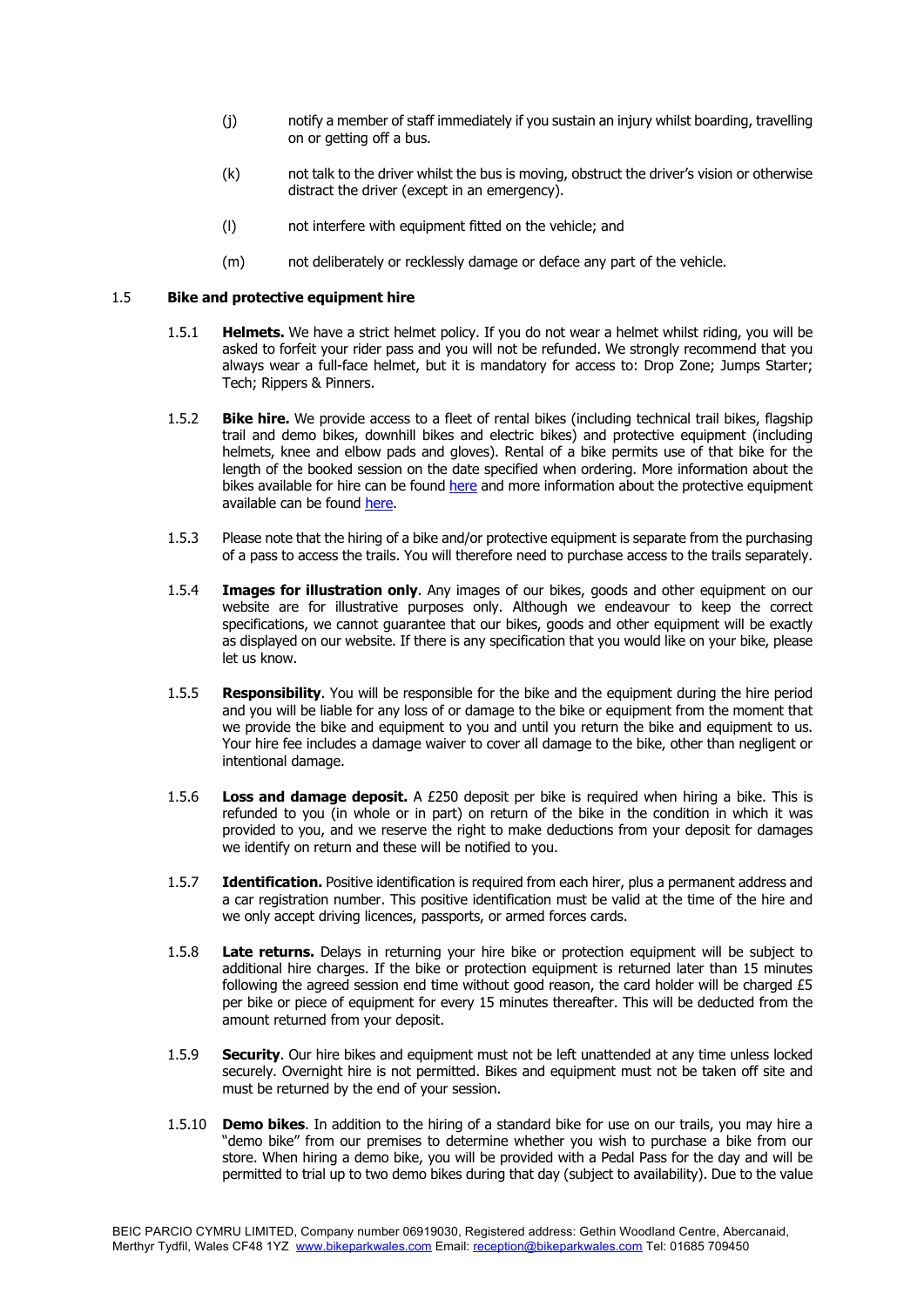of these bikes, we wish to reiterate that **you will be liable for any loss of the bike or damage to the bike from the moment that we provide the bike to you and until you return the bike to us. PLEASE ENSURE YOU TAKE THE UTMOST CARE WHEN RIDING A DEMO BIKE.** More information about our demo bikes is available here.

#### 1.6 **Beginner packages**.

- 1.6.1 We recognise that everyone begins their mountain bike journey as a beginner. We therefore provide a number of "beginner" packages, intended for use by beginner cyclists that are looking to build their experience. Since cycling carries inherent risks of personal injury and damage to property, **we strongly recommend that beginner riders who have limited experience of off-road cycling ride on the beginner graded trails only**. Beginner packages that we offer include:
	- (a) **Beginner uplift & hire package.** You will be provided with access to a rental bicycle, protective equipment, and an unlimited uplift pass and access to our beginner trails for a morning or afternoon session (as booked by you) lasting for a period of 2 hours and 45 minutes. Sessions are run in the morning and afternoon. More information about this package can be found here.
	- (b) **Beginner ticket to ride package.** You will be provided with access to a rental bicycle, rental protective equipment, an uplift pass (for either 2-3 uplifts, depending on the ability of your group) and access to our beginner trail. This is for a morning or afternoon session lasting for a period of 4 hours. You will also be provided with an experienced host to guide you through your session. More information can be found here.
	- (c) **Beginner pedal package.** You will be provided with access to a rental bicycle, rental protection equipment and access to our beginner trail for a morning or afternoon session (as booked by you) lasting for a period of 2 hours and 45 minutes. You will pedal to the top of the mountain. More information can be found here.
	- (d) **Beginner uplift.** You will be provided with an uplift day pass for the date that you specified when booking and we strongly recommend you only ride our beginner trail "Kermit", read and follow all trail information signage on site. More information can be found here.
- 1.6.2 Terms applicable to bike and equipment hire, uplifts and Pedal and Season Passes also apply to beginner packages.

### 1.7 **Coaching**

- 1.7.1 Coaching sessions can be booked as either a private 1-2-1 session with a coach or as a group session with a coach of up to 6 riders per coach. Each coaching session will include the provision of an uplift pass subject to its terms. Details on our full range of coaching sessions can be found here.
- 1.7.2 Our coaching team will endeavour to deliver all the skills listed for each lesson stage. However, skills attained by you may be dependent on your personal rate of progression or that of others in your group. For your own safety, our coaching team will not over-accelerate your learning before you are ready to move on to the next level.
- 1.7.3 You must be at least 17 years of age to attend a standard coaching session on your own. Children aged 14 years or older must be accompanied by an adult who must also be booked onto the coaching session. Private bookings for younger children (age 6 and older) can be arranged by contacting us specifically at coaching@bikeparkwales.com.
- 1.7.4 To ensure the safety of all riders, no-one other than our qualified coaches are permitted to teach on our trails. Anyone found to be coaching or soliciting for clients to coach who isn't a member of our staff, or does not have clear prior approval from us, will be asked to leave the premises and may be permanently excluded.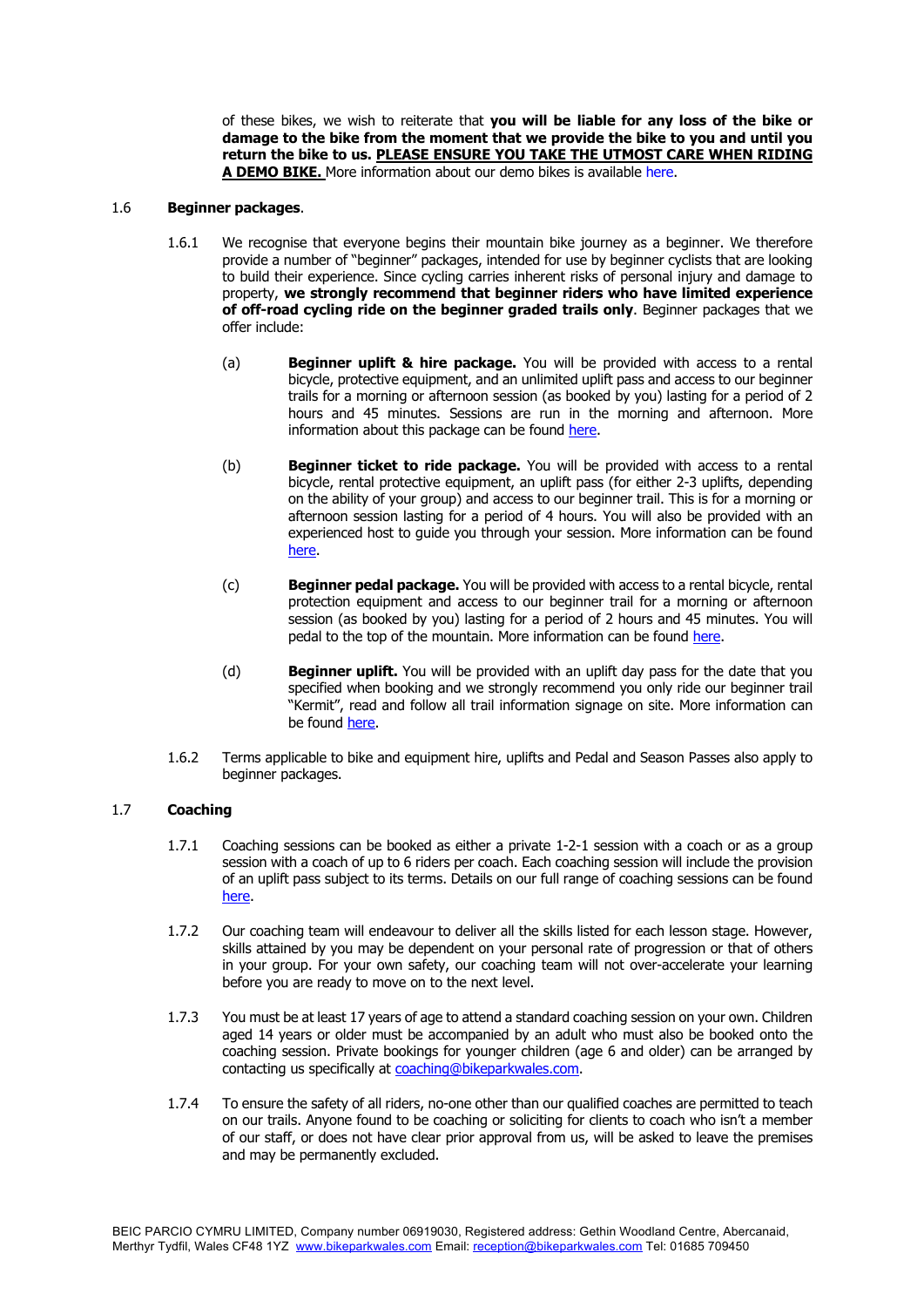#### 1.8 **Events**

- 1.8.1 We may run events at our park from time to time. The list of upcoming events can be found here. Tickets for these events may be purchased online in advance for the price specified on the relevant event webpage. The sale of tickets is subject to availability.
- 1.8.2 If any event is cancelled by us (for example, due to poor weather), we will notify you and will offer you a full refund.
- 1.8.3 Where an event involves the provision of another service covered in these terms (for example, uplift), the relevant terms for that service will also apply.
- 1.9 **Group bookings** We offer a variety of group booking opportunities, including a number of services to which these terms apply as part of a group booking. More information about the group bookings can be found here.

### 1.10 **Vouchers & gift cards**

- 1.10.1 Gift vouchers may only be redeemed toward the purchase of eligible products and services on our website prior to their expiry date (after which point, their balance will be lost). Gift vouchers can be spent in whole or in part. For part payments, purchases will be deducted from the redeemer's gift voucher balance, and the remaining balance shall be available for future spending against eligible products and services. If a purchase exceeds the redeemer's gift voucher balance, the remaining amount must be paid with another accepted payment method.
- 1.10.2 Gift vouchers are not valid against the purchase of more gift vouchers and gift vouchers cannot be exchanged for cash. Please also note that gift vouchers are non-refundable and nontransferable. The gift voucher is not a cheque guarantee, credit, debit or charge card.
- 1.10.3 Purchases made by gift voucher remain subject to our terms of sale as with any other purchase. If you have to return goods purchased using gift vouchers, in most instances we will issue you with a new gift voucher.
- 1.10.4 We cannot be held liable for lost or stolen vouchers please protect them as you would cash.

#### 1.11 **Photos**

- 1.11.1 We hire photographers to regularly take photos of our customers whilst they are experiencing any of the services offered by us at our premises. For more information on how we may use such photographs, please see our Privacy Policy. More information about the photographs can be found here. If you do not wish to be photographed, please inform a member of our team as soon as possible.
- 1.11.2 We, or the photographer, retain ownership of all intellectual property rights in the photographs taken at our premises.
- 1.11.3 Photographs may be purchased from our website. Where you have purchased a photograph, you will be provided a download link, through which you may download the photograph in a digital format. This link will remain active for a period of 30 days from the date on which you purchased the photograph, after which the download link will expire.
- 1.11.4 Where you purchase a photograph of yourself, we will grant you a non-exclusive, revocable licence to make any reasonable use of that photograph as you may wish, including the uploading of that photograph to your social media profile or printing the photograph into a physical format. You will not be permitted to make any use of the photograph which may tarnish our reputation, the reputation of any of our sponsors or suppliers, or the reputation of another rider.
- 1.11.5 **Our use of photographs.** We may also choose to use images resulting from the photography and any reproductions or adaptions of the images for fundraising purposes or publicity purposes. This may include using them in our printed and online publicity, social media, press releases and funding applications.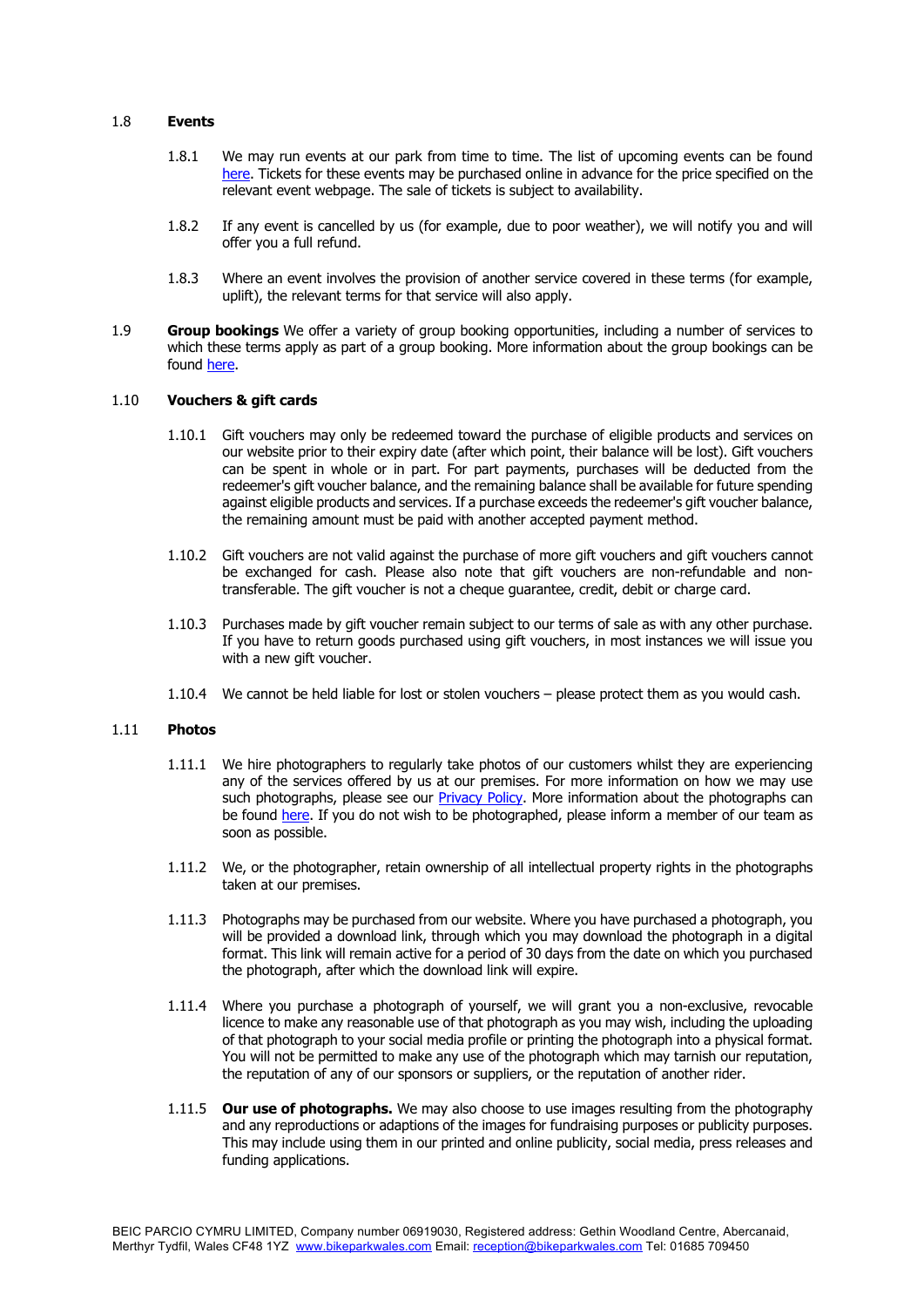1.11.6 You may take your own photographs or videos on our premises but you must be confident that you are not causing a hazard to other riders when stopping to film or take photographs. We reserve the right to ask you to cease photographing or filming at any point for any reason.

# **2. ORDER ACCEPTANCE**

- 2.1 Your order is accepted once payment is taken and you receive your confirmation email from us containing a unique booking / order / reference number, to the email address provided. Email confirmation may be needed as proof of booking to gain access to the trails. If we cannot accept your order for any reason, we will let you know and payment will not be taken.
- 2.2 You must provide us with the information we request from you to enable us to identify you, complete your order and deliver it to you. If you cannot provide this to us, we will not be able to process your order. All personal data you provide to us in connection with your order will be processed by us in accordance with our Privacy Policy and as necessary to enable us to perform our contract for goods or services (as applicable) with you.
- 2.3 Where you have booked to visit us to use the trails, your visit is for the date and time booked and specified on the confirmation email. Your order is personal to you and your contract is with us. You must not transfer your booking (for free or otherwise) to anyone else without our permission.

## **3. PAYMENT**

- 3.1 Other than for group bookings and private coaching sessions, you must pay for all goods and services online, up front in full. For group bookings and private coaching sessions, payment options will be made clear to you online prior to purchase.
- 3.2 **Trespassing.** Our premises are a pay-to-ride venue. Anyone found using the site without paying shall be liable for a £50 charge. This is to compensate us for potential lost revenue, cover our reasonable administrative costs and to act as a reasonable and fair deterrent to non-payers.

### **4. CHANGES TO YOUR ORDER**

- 4.1 If you need to change your order for goods after purchase please contact us and we will discuss options with you. Changes may not be possible, or free of charge.
- 4.2 If you need to re-arrange your visit, you can do so by contacting us directly by e-mail. Whether you can do so depends on when you notify us in advance. The table below sets out your rights to re-arrange, and any applicable fees that may be payable to us in those circumstances:

| <b>Service</b>              | Re-arrangements (per rider) |                           |                            |                          |  |
|-----------------------------|-----------------------------|---------------------------|----------------------------|--------------------------|--|
|                             | 48<br>hours<br>before       | days<br>$3 - 8$<br>before | $9 - 14$<br>days<br>before | $14+$<br>days<br>before  |  |
| Uplift<br>(weekday)         | No move                     | £5.00                     | ٠                          |                          |  |
| Uplift<br>(weekend)         | No move                     | £5.00                     | ٠                          |                          |  |
| <b>Bike hire</b>            | No move                     | £5.00                     | $\overline{a}$             | ۰.                       |  |
| Coaching                    | No move                     | No move                   | No move                    |                          |  |
| Events                      | No move                     | £5.00                     | $\blacksquare$             | ٠.                       |  |
| Season pass                 | N/A                         | N/A                       | N/A                        | N/A                      |  |
| Pedal pass                  | No move                     | £5.00                     | $\overline{\phantom{0}}$   | $\sim$                   |  |
| Vouchers                    | N/A                         | N/A                       | N/A                        | N/A                      |  |
| Demo bikes                  | No move                     | £5.00                     | £5.00                      | £5.00                    |  |
| Digital photos              | N/A                         | N/A                       | N/A                        | N/A                      |  |
| Group<br>bookings           | No move                     | No move                   | No move                    | £5                       |  |
| Beginner<br>uplift          | No move                     | £5                        | $\overline{\phantom{a}}$   | $\overline{\phantom{a}}$ |  |
| Beginner<br>uplift & hire   | No move                     | £5.00                     | £5.00                      | £5.00                    |  |
| Beginner day<br>pass & hire | No move                     | £5.00                     | £5.00                      | £5.00                    |  |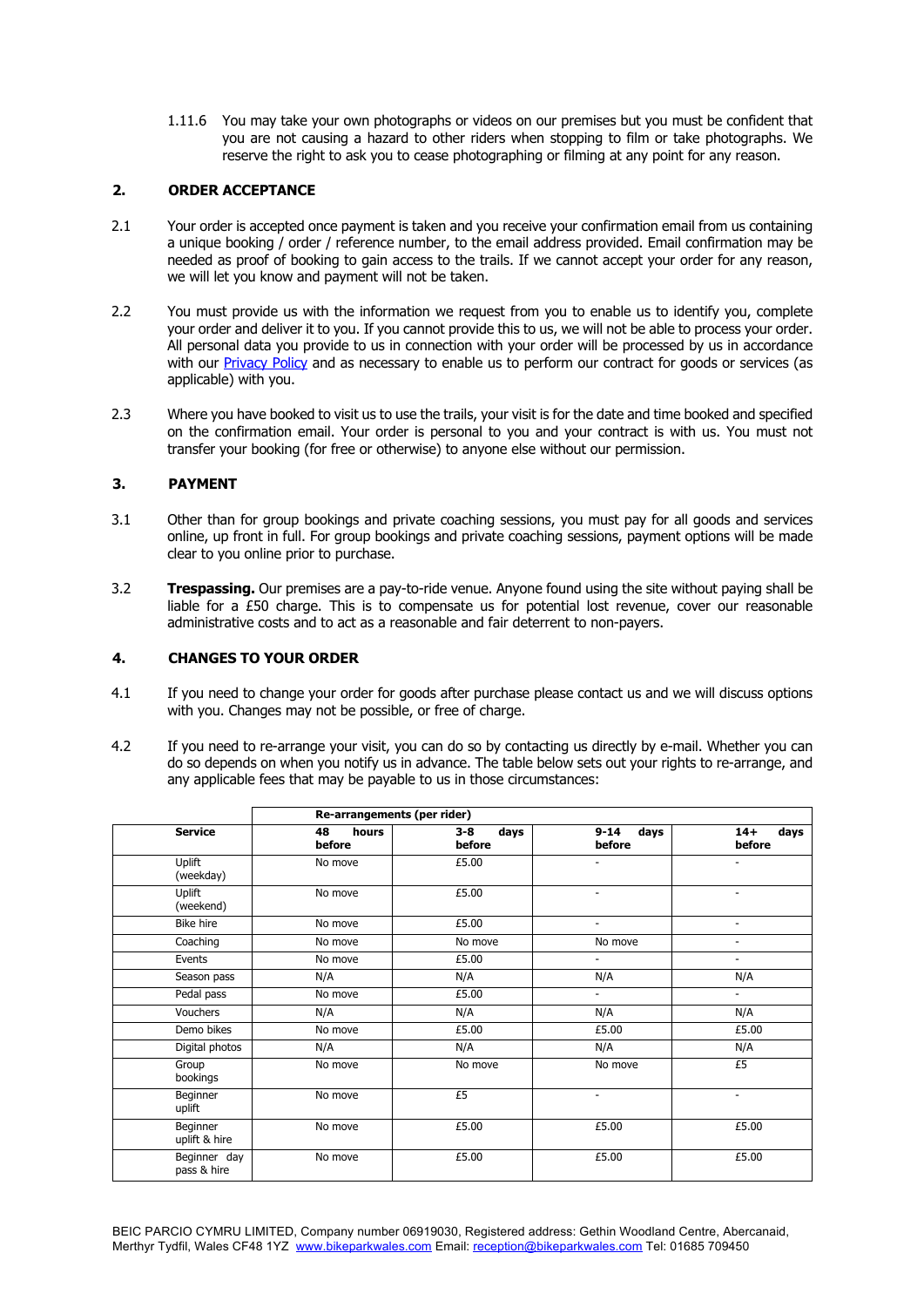| Beginner<br>__<br>. .<br>ride.<br>ticke<br><b>A</b> | No.<br>move<br>$\sim$ $\sim$ $\sim$ $\sim$ | £5.00 | £5.00 | £5.00 |
|-----------------------------------------------------|--------------------------------------------|-------|-------|-------|
|                                                     |                                            |       |       |       |

4.3 We may need to change any goods you order if necessary to comply with relevant laws. Where this happens, we will let you know and if the change is substantial, you may be entitled to cancel your order (in which case, you will receive a full refund paid in accordance with clause 7.3).

## **5. DELIVERY OF GOODS**

- 5.1 Goods ordered from our online shop will be delivered to the address provided to us at the time of order. You are responsible for the goods on delivery and you must inspect them as soon as possible and let us know if there are any issues.
- 5.2 Other than for bikes, if you order before 5pm on a working day and the product is in stock, your products will usually be dispatched on the next working day.
- 5.3 Delivery dates for bikes and other customisations will be notified to you during the construction process and we will always try to deliver goods to you as soon as possible.
- 5.4 If you are not available to accept delivery on the relevant date, our courier will leave instructions for redelivery or collection. If you do not arrange for re-delivery or collection, we will contact you and may need to charge for a further delivery or our costs of continued storage of the item (in which case, we will notify you).
- 5.5 If any order does not arrive by the expected date, please contact us. Where we deliver the order late, you may be entitled to a part-refund or discount or credit against future orders at our discretion in each case, depending on the circumstances.

# **6. TRAIL & UPLIFT CLOSURES**

- 6.1 We may, from time to time, need to close the trails and uplifts. This may be for circumstances beyond our control (such as bad weather) or for routine or emergency checks, repairs or maintenance. Where this happens and it may affect your visit, we will notify you as soon as possible in advance and offer you the option to re-arrange your booking free of charge to another date to suit you within 6 months (subject to availability). Alternatively, you may request a full refund from us, which will be issued to you in accordance with clause 7.3 below.
- 6.2 We operate a traffic light warning system in the event of adverse weather conditions. Our website and social media will reflect any warning that have been issued and you must check this on the day before you set off to avoid inconvenience and wasted time and travel costs.
- 6.3 **Amber**. If we issue an **amber** warning, we intend to open but there is a high likelihood of bad weather which could potentially disrupt your visit. An amber warning means you need to be prepared that some trails may be closed as a safety precaution at short notice, and that the uplift could be affected. If the weather worsens, the park may need to shut. During amber warnings, you may come to the park but to avoid possible disappointment, you may request to move your booking to another available date at no cost, should you wish to.
- 6.4 **Red**. If we issue a **red** warning, extreme weather is expected and the trail network and uplift will be closed. If the traffic light system shows red for the current or following day, all customers who have prebooked can choose to move their booking to another available date or receive a full refund via the reception. **If there is a red weather warning, please do not come to the bike park.** You will automatically receive an email notification informing you that your booking has been suspended. We will also aim to text you in advance of opening, so please ensure that your contact details are correct.

# **7. CANCELLATION AND REFUNDS**

7.1 Your cancellation rights are set out in this clause 7. To cancel your order, re-arrange your visit or otherwise request a refund contact us by email. You will need your details and order reference number to do this.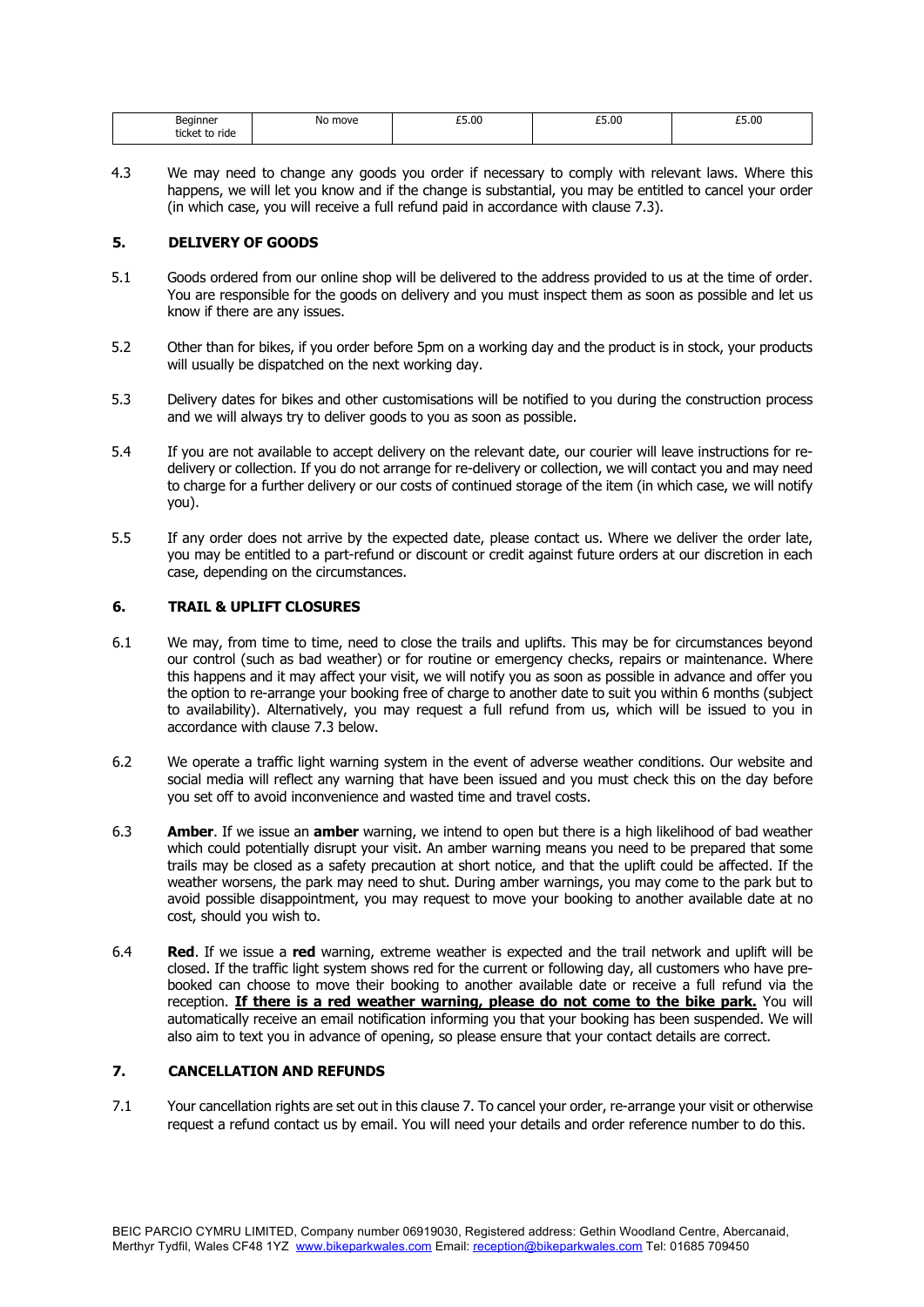7.2 If you cannot attend the bike park for your allocated time for any reason, you may be able to re-schedule or cancel your visit, depending on when you notify us in advance. The table below sets out the refunds that we may offer to you:

|                                | Refunds (per rider)             |                             |                  |                                                                                                            |  |
|--------------------------------|---------------------------------|-----------------------------|------------------|------------------------------------------------------------------------------------------------------------|--|
| <b>Service</b>                 | 48<br>hours<br>before (or less) | 3-8 days before             | 9-14 days before | 14+ days before                                                                                            |  |
| Uplift (weekday)               | No refund                       | £10.00                      | £5.00            | £5.00                                                                                                      |  |
| Uplift (weekend)               | No refund                       | £20.00                      | £5.00            | £5.00                                                                                                      |  |
| <b>Bike hire</b>               | No refund                       | 40%                         | £5.00            | £5.00                                                                                                      |  |
| Coaching                       | No refund                       | No refund                   | No refund        | 60%                                                                                                        |  |
| Events                         | No refund                       | 40%                         | £5.00            | £5.00                                                                                                      |  |
| Season pass                    | No refund                       | No refund                   | No refund        | No refund                                                                                                  |  |
| Pedal pass                     | No refund                       | £3.00                       | £2.00            | £2.00                                                                                                      |  |
| Vouchers                       | No refund                       | No refund                   | No refund        | No refund                                                                                                  |  |
| Demo bikes                     | No refund                       | 40%                         | £5.00            | £5.00                                                                                                      |  |
| Digital photos                 | No refund                       | No refund                   | No refund        | (unless<br>the<br>50%<br>download link has<br>been selected, in<br>which<br>case<br>no<br>refund is given) |  |
| Group bookings                 | No refund                       | No refund                   | No refund        | 50%                                                                                                        |  |
| Beginner uplift                | No refund                       | £10 weekday,<br>£20 weekend | £5.00            | £5.00                                                                                                      |  |
| Beginner uplift &<br>hire      | No refund                       | 40%                         | £5.00            | £5.00                                                                                                      |  |
| Beginner<br>day<br>pass & hire | No refund                       | 40%                         | £5.00            | £5.00                                                                                                      |  |
| Beginner<br>ticket<br>to ride  | No refund                       | 40%                         | £5.00            | £5.00                                                                                                      |  |

- 7.3 Refunds will be made to you via the method of payment used on purchase, within 14 days of the date the refund is accepted by us.
- 7.4 Where you receive your goods and they are either faulty, not as described, damaged or you no longer wish to keep them, you must notify us within 14 days of receipt and re-arrange for the goods to be returned to us (which may be at your cost) at the address set out in the form enclosed with the goods. Unless the items have been used and/or are not in a suitable condition on return, a full refund will then be issued to you in accordance with clause 7.3, or you can request a replacement at no additional charge or delivery fee. You are advised to retain proof of postage in case goods are lost in transit.
- 7.5 Cancellation rights set out in clause 7.4 do not apply to goods that have been bought on-site, customised or personalised in any way. In those circumstances, you are only entitled to cancel our contract if there is clearly a problem with the product on delivery, and you must let us know promptly on discovery and, in any event, prior to use.

# **8. OUR LIABILITY TO YOU**

- 8.1 Where you cancel your order for goods or services, either because the goods arrive either faulty or not as described, or you simply wish to exercise your cancellation rights under clause 7, our maximum liability to you is to refund the amount that you paid in full in accordance with clause 7.3.
- 8.2 It is your responsibility to check the status of the trails on the day of your visit on our website or social media profiles (see clause 6.2 above). Where we must close on the day of your visit, we will do our best to notify you as soon as possible in advance. Where we have to cancel or postpone your visit, your cancellation rights are as set out in clause 7 only, and we are not liable to you for any additional costs, wasted expenditure or consequential losses that you may incur in connection with that cancellation or postponement (such as wasted or additional travel costs you may have incurred).
- 8.3 You are responsible for all equipment and personal property (including your bike, helmet, clothing and other accessories) that you bring onto our site. You acknowledge that the nature of these services are not risk free and may naturally result in damage to your property, including where your bikes get damaged